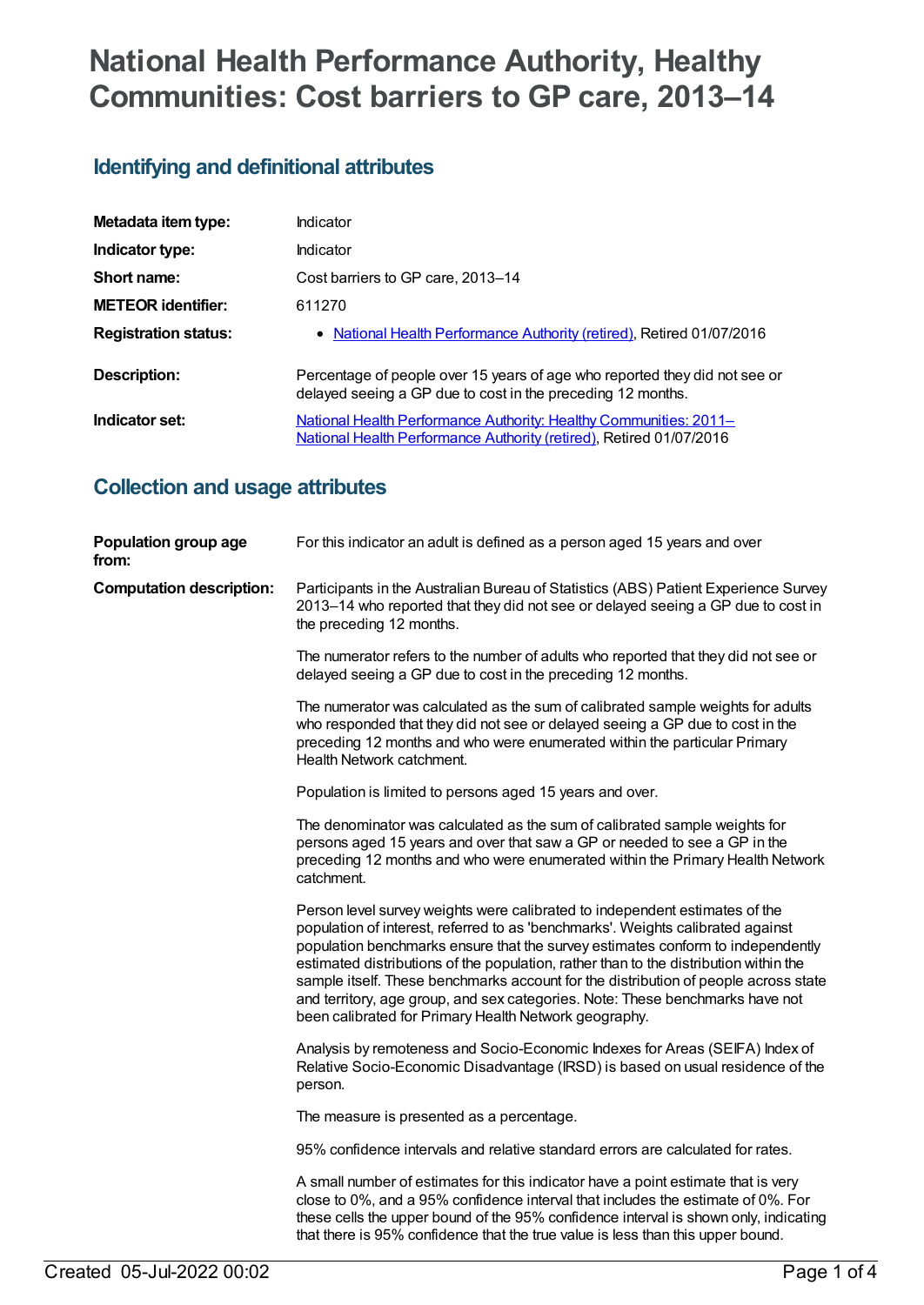The National Health Performance Authority developed a suppression protocol to ensure robust reporting of these data at small areas.

|                                 | These suppression rules are based on limits for Relative Standard Error <sup>1</sup> and<br>Confidence Interval width of 30%, with additional cross-validation for<br>estimates close to these limits, that is plus or minus 3% of the limits. If an<br>estimate was marginal <sup>2</sup> with respect to Relative Standard Error, the<br>Confidence Interval width was used as the deciding factor. If an estimate was<br>marginal <sup>2</sup> with respect to Confidence Interval width, then Relative Standard<br>Error is used as the deciding factor<br>• Data were supressed based on the following rules:<br>- Relative Standard Error of 33% or greater, or<br>- Confidence Interval (95%) width of 33% or greater, or<br>- Relative Standard Error between 27% and 33%, with significantly <sup>3</sup><br>wider Confidence Interval width than the average for that indicator, or<br>- Confidence Interval width between 27% and 33%, with significantly <sup>3</sup><br>wider Relative Standard Error than the average for that indicator.<br>1. For a dichotomous proportion, Relative Standard Error can be defined as the ratio of the standard<br>error and the minimum of the estimate and its complement (100%-estimate).<br>2. In this context, marginal is defined as within 10% of the 30% limit, or +/- 3%<br>3. In this context, statistical significance is defined as at least two standard deviations above<br>average.<br>The ABS Patient Experience survey does not include individuals living in discrete<br>indigenous communities. As a result, estimates derived for Northern Territory may<br>not be adequately representative. Results for Northern Territory have been<br>excluded from the tables and maps on the www.MyHealthyCommunities.gov.au<br>website. Data for Northern Territory (excluding discrete indigenous communities)<br>are available in the excel downloads available via the<br>www.MyHealthyCommunities.gov.au website. |
|---------------------------------|----------------------------------------------------------------------------------------------------------------------------------------------------------------------------------------------------------------------------------------------------------------------------------------------------------------------------------------------------------------------------------------------------------------------------------------------------------------------------------------------------------------------------------------------------------------------------------------------------------------------------------------------------------------------------------------------------------------------------------------------------------------------------------------------------------------------------------------------------------------------------------------------------------------------------------------------------------------------------------------------------------------------------------------------------------------------------------------------------------------------------------------------------------------------------------------------------------------------------------------------------------------------------------------------------------------------------------------------------------------------------------------------------------------------------------------------------------------------------------------------------------------------------------------------------------------------------------------------------------------------------------------------------------------------------------------------------------------------------------------------------------------------------------------------------------------------------------------------------------------------------------------------------------------------------------------------------------------------------------|
| <b>Computation:</b>             | (Numerator $\div$ Denominator) x 100                                                                                                                                                                                                                                                                                                                                                                                                                                                                                                                                                                                                                                                                                                                                                                                                                                                                                                                                                                                                                                                                                                                                                                                                                                                                                                                                                                                                                                                                                                                                                                                                                                                                                                                                                                                                                                                                                                                                             |
| Numerator:                      | Number of people over 15 years of age who reported they did not see or delayed<br>seeing a GP due to cost in the preceding 12 months.                                                                                                                                                                                                                                                                                                                                                                                                                                                                                                                                                                                                                                                                                                                                                                                                                                                                                                                                                                                                                                                                                                                                                                                                                                                                                                                                                                                                                                                                                                                                                                                                                                                                                                                                                                                                                                            |
| <b>Numerator data elements:</b> | Data Element / Data Set-                                                                                                                                                                                                                                                                                                                                                                                                                                                                                                                                                                                                                                                                                                                                                                                                                                                                                                                                                                                                                                                                                                                                                                                                                                                                                                                                                                                                                                                                                                                                                                                                                                                                                                                                                                                                                                                                                                                                                         |
|                                 | Person-delayed visit to GP due to cost indicator, yes/no code N                                                                                                                                                                                                                                                                                                                                                                                                                                                                                                                                                                                                                                                                                                                                                                                                                                                                                                                                                                                                                                                                                                                                                                                                                                                                                                                                                                                                                                                                                                                                                                                                                                                                                                                                                                                                                                                                                                                  |
|                                 | <b>Data Source</b>                                                                                                                                                                                                                                                                                                                                                                                                                                                                                                                                                                                                                                                                                                                                                                                                                                                                                                                                                                                                                                                                                                                                                                                                                                                                                                                                                                                                                                                                                                                                                                                                                                                                                                                                                                                                                                                                                                                                                               |
|                                 | <b>ABS Patient Experience Survey (PEx)</b>                                                                                                                                                                                                                                                                                                                                                                                                                                                                                                                                                                                                                                                                                                                                                                                                                                                                                                                                                                                                                                                                                                                                                                                                                                                                                                                                                                                                                                                                                                                                                                                                                                                                                                                                                                                                                                                                                                                                       |
|                                 | Guide for use                                                                                                                                                                                                                                                                                                                                                                                                                                                                                                                                                                                                                                                                                                                                                                                                                                                                                                                                                                                                                                                                                                                                                                                                                                                                                                                                                                                                                                                                                                                                                                                                                                                                                                                                                                                                                                                                                                                                                                    |
|                                 | Data source type: Survey                                                                                                                                                                                                                                                                                                                                                                                                                                                                                                                                                                                                                                                                                                                                                                                                                                                                                                                                                                                                                                                                                                                                                                                                                                                                                                                                                                                                                                                                                                                                                                                                                                                                                                                                                                                                                                                                                                                                                         |
| Denominator:                    | Total number of adults aged 15 years and over who saw a GP or needed to see a                                                                                                                                                                                                                                                                                                                                                                                                                                                                                                                                                                                                                                                                                                                                                                                                                                                                                                                                                                                                                                                                                                                                                                                                                                                                                                                                                                                                                                                                                                                                                                                                                                                                                                                                                                                                                                                                                                    |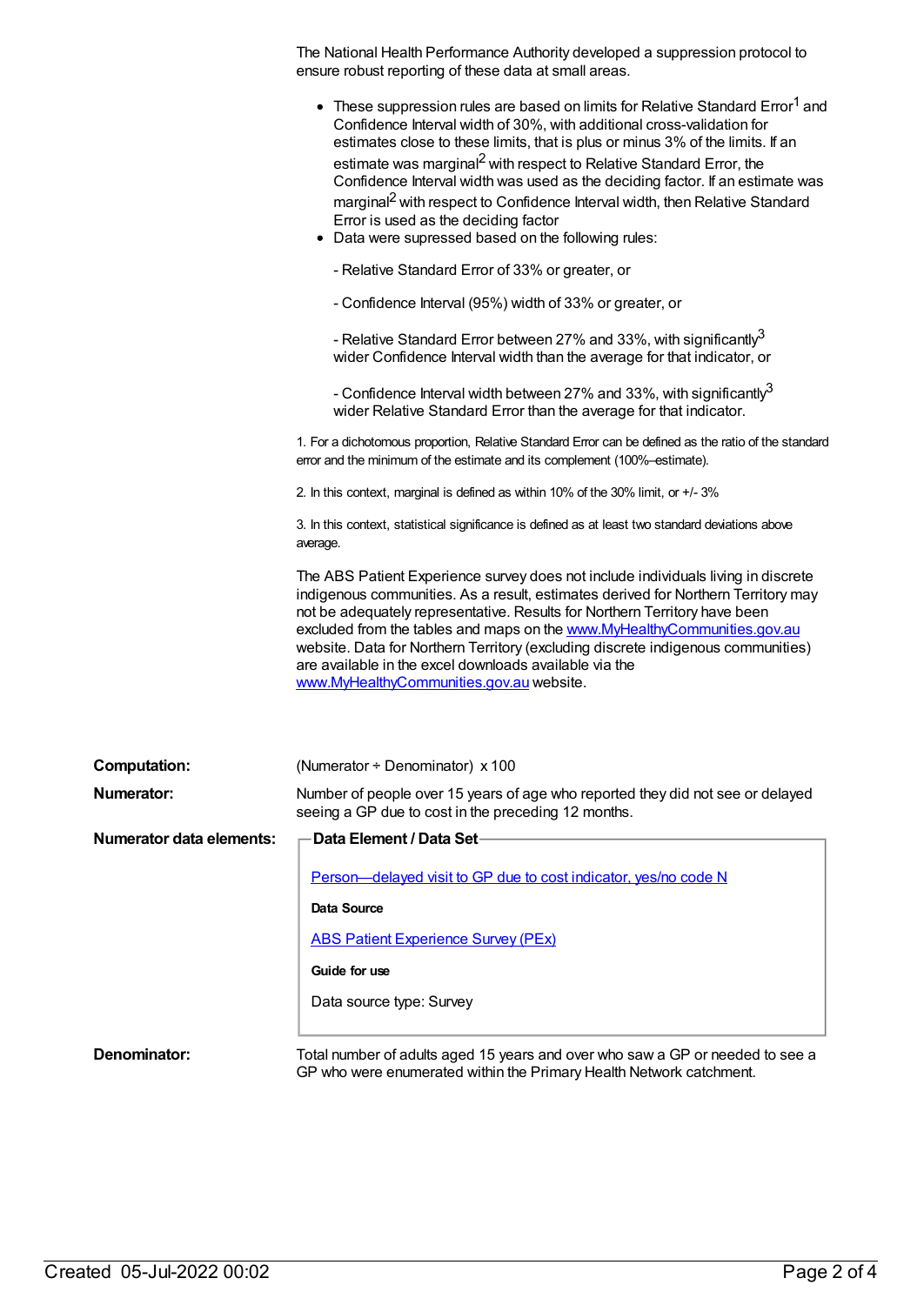| Denominator data<br>elements:           | Data Element / Data Set-                                                              |
|-----------------------------------------|---------------------------------------------------------------------------------------|
|                                         | Data Source                                                                           |
|                                         | <b>ABS Patient Experience Survey (PEx)</b>                                            |
|                                         | Guide for use                                                                         |
|                                         | Data source type: Survey                                                              |
| Disaggregation:                         | By Primary Health Network catchments.                                                 |
| <b>Disaggregation data</b><br>elements: | Data Element / Data Set-                                                              |
|                                         | Data Element / Data Set-                                                              |
|                                         | Administrative health region-Primary Health Network identifier, code<br><b>AAANNN</b> |

# **Representational attributes**

| <b>Representation class:</b> | Percentage |
|------------------------------|------------|
| Data type:                   | Real       |
| Unit of measure:             | Person     |
| Format:                      | N[NN].N    |

#### **Indicator conceptual framework**

| <b>Framework and</b> | <b>PAF-Equity of access</b> |
|----------------------|-----------------------------|
| dimensions:          |                             |

#### **Data source attributes**

| Data sources: | Data Source                                |
|---------------|--------------------------------------------|
|               | <b>ABS Patient Experience Survey (PEx)</b> |
|               | <b>Frequency</b>                           |
|               | Annual                                     |
|               | Data custodian                             |
|               | <b>Australian Bureau of Statistics</b>     |

# **Accountability attributes**

| <b>Reporting requirements:</b>                         | National Health Performance Authority - Performance and Accountability<br>Framework |
|--------------------------------------------------------|-------------------------------------------------------------------------------------|
| <b>Organisation responsible</b><br>for providing data: | Australian Bureau of Statistics                                                     |
| <b>Accountability:</b>                                 | National Health Performance Authority                                               |
| Release date:                                          | 01/10/2015                                                                          |

### **Source and reference attributes**

**Origin:** Healthy Communities